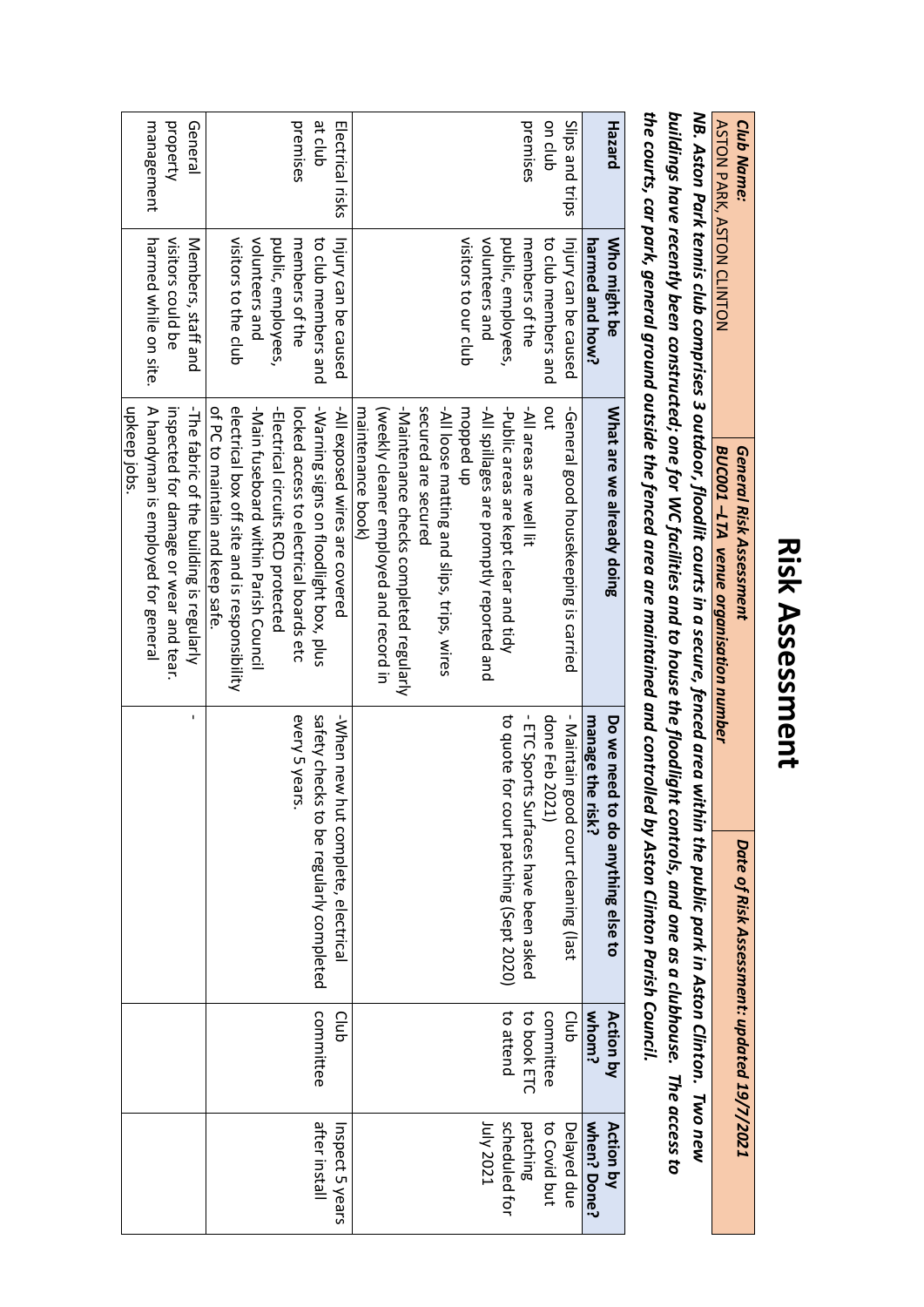|                |           |                                      |                                            | clutter etc             |               |
|----------------|-----------|--------------------------------------|--------------------------------------------|-------------------------|---------------|
|                | committee |                                      | and tidies changing rooms                  | caused by spillages,    | rooms         |
|                | Club      |                                      | -Weekly cleaner employed who cleans        | Injury could be         | Changing      |
|                |           |                                      |                                            | hygiene                 |               |
|                |           |                                      |                                            | spillages or poor       |               |
|                | committee |                                      | kitchen and tidies area and Hoors          | by untidiness,          |               |
|                | Club      |                                      | -Weekly cleaner employed who cleans        | lnjury can be caused    | Kitchens      |
|                |           |                                      |                                            | apply to our Venue      |               |
|                |           |                                      |                                            | this and it doesn't     | restaurants   |
|                |           |                                      | No catering facility on site               | We have considered      | Bars and      |
|                |           |                                      | Parish Council)                            | apply to our Venue      |               |
|                |           |                                      | where maintenance is undertaken by         | this and it doesn't     | and garden    |
|                |           |                                      | No club grounds (club within public park   | We have considered      | Club grounds  |
|                |           |                                      | after use to prevent intruders etc         |                         |               |
|                |           |                                      | shoes on courts to avoid slips, locking up |                         |               |
|                |           |                                      | safety and etiquette e.g using only tennis |                         |               |
|                |           |                                      | -New member guide advises members on       |                         |               |
|                |           |                                      |                                            |                         |               |
|                |           |                                      | -Courts are cleaned when needed            |                         |               |
|                |           |                                      | (monthly or more often) basis              |                         |               |
|                |           |                                      | -Courts are cleared of debris on a regular |                         |               |
|                |           |                                      | -Wire fencing is checked for snag hazards  | llell                   |               |
|                |           |                                      | -Courts are appropriately lit              | injured if they trip or |               |
| 2021           |           |                                      | tound (e.g leaves swept regularly)         | public could be         |               |
| cleaned spring | committee |                                      | and vegetation and this is removed if      | members of the          | courts        |
| Courts last    | Club      | Courts require cleaning after winter | -Courts are routinely inspected for algae  | Players, officials and  | Outdoor       |
|                |           |                                      |                                            | apply to my Venue.      |               |
|                |           |                                      |                                            | this and it doesn't     |               |
|                |           |                                      |                                            | We have considered      | Indoor courts |
|                |           |                                      | door lock and padlock to prevent arson     |                         |               |
|                |           |                                      | -The premises are secured at night by      |                         |               |
|                |           |                                      | and repairs                                | fencing or roofing      |               |
|                |           |                                      | -Records are kept of all remedial actions  | For example, falling    |               |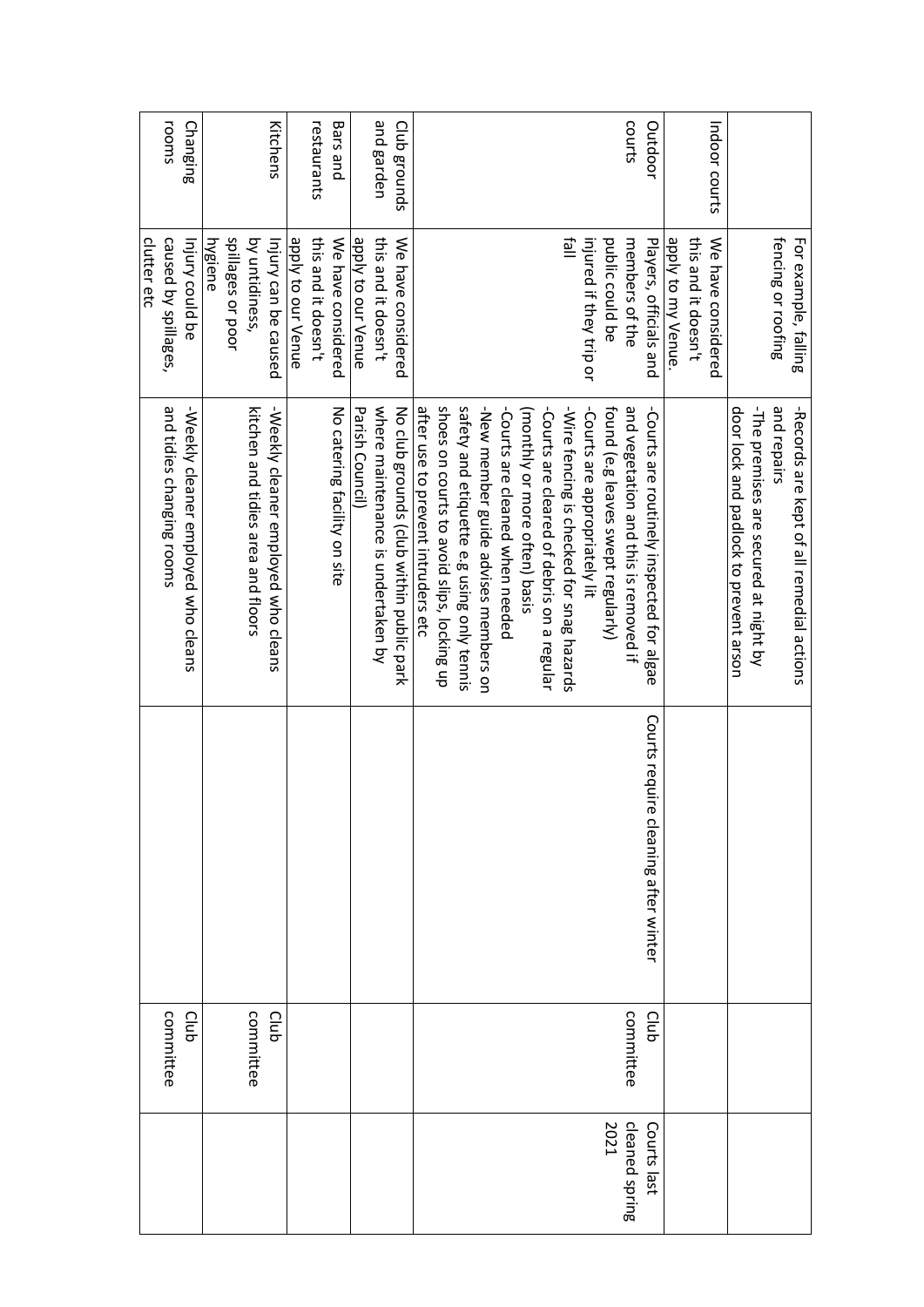|                                                                        |                                                                      | Covid-19 appendix to risk ass                                                                                                                                                                                                                                                                  | essment                                                                           |              |                                              |                                                     |                                                                 |
|------------------------------------------------------------------------|----------------------------------------------------------------------|------------------------------------------------------------------------------------------------------------------------------------------------------------------------------------------------------------------------------------------------------------------------------------------------|-----------------------------------------------------------------------------------|--------------|----------------------------------------------|-----------------------------------------------------|-----------------------------------------------------------------|
| <b>Club Name:</b><br><b>ASTON PARK, ASTON CLINTON</b>                  |                                                                      | Covid-19: Returning to tennis                                                                                                                                                                                                                                                                  |                                                                                   |              |                                              | Date of Risk Assessment: 12/5/2020 updated 6/9/2020 |                                                                 |
| What are the Hazards?                                                  | Who might be<br>harmed &<br>how?                                     | What precautions are already in place?                                                                                                                                                                                                                                                         | actions required?<br><b>Any further</b>                                           |              | (low, medium,<br><b>Risk Rating</b><br>high) | Action undertaken<br>by whom & by<br>when?          | Completed                                                       |
|                                                                        |                                                                      |                                                                                                                                                                                                                                                                                                |                                                                                   | NOW          | further<br>action<br><b>After</b>            |                                                     |                                                                 |
| COVID-19 Specific:                                                     |                                                                      |                                                                                                                                                                                                                                                                                                |                                                                                   |              |                                              |                                                     |                                                                 |
| social distancing<br>inability to maintain<br>Risk of infection due to | venue. Risk of<br>Covid-19<br>catching<br>visit the<br>All those who | distancing where sensible i.e. inside buildings<br>- Although no longer a legal requirement, encourage social<br>- Members to use new online booking system to avoid queuing<br>for courts<br>Communicate to members rules to follow for adherence to social<br>distancing. This will include: | still being<br>date as guidance<br>and others<br>published by LTA<br>Remain up to | Med          | Med                                          | 1uly 2021<br>Barbara Wilkinson                      | to members<br>group sent<br>whatsapp<br>Email and<br>message on |
| insufficient hygiene<br>Risk of infection due to                       | venue. Risk of<br>visit the<br>catching<br>Covid-19<br>All those who | - Plentiful hand sanitiser on site, inside and octside                                                                                                                                                                                                                                         | still being<br>date as guidance<br>published by LTA<br>and others<br>Remain up to | nigh<br>Med/ | Med                                          | Barbara Wilkinson                                   |                                                                 |
| entering courts and not<br>Risk of non-members                         | visit the<br>venue. Risk of<br>All those who                         | $\mathbf I$<br>and lock them after finishing. A bottle of hand sanitiser will be<br>As we are in an open park, it will be necessary to close the gates                                                                                                                                         | change code if<br>Periodically<br>needed                                          | Med          | <b>Low</b>                                   |                                                     |                                                                 |

Pools, fitness, We have considered<br>other facilities this and it doesn't<br>etc and apply to our Venue

We have considered No other facilities on site

No other facilities on site

apply to our Venue this and it doesn't

other facilities Pools, fitness,